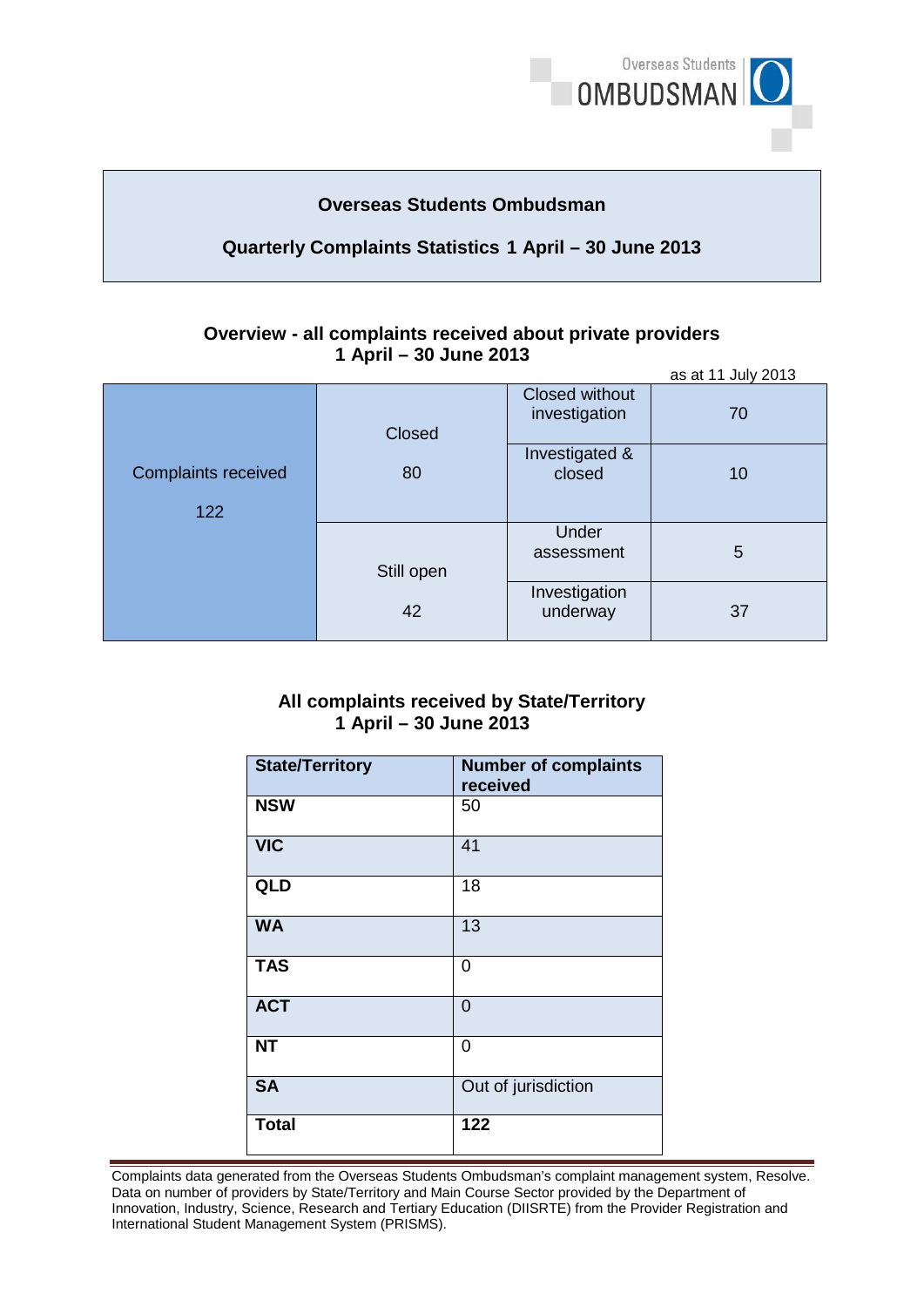

# **as at 12 July 2013 Private registered providers within OSO jurisdiction**

| <b>State/Territory</b> | <b>Number of private</b><br><b>CRICOS providers in</b><br><b>OSO</b> jurisdiction |
|------------------------|-----------------------------------------------------------------------------------|
| <b>NSW</b>             | 286                                                                               |
| <b>VIC</b>             | 265                                                                               |
| <b>QLD</b>             | 276                                                                               |
| <b>WA</b>              | 90                                                                                |
| <b>TAS</b>             | 14                                                                                |
| <b>ACT</b>             | 10                                                                                |
| <b>NT</b>              | 6                                                                                 |
| <b>SA</b>              | Out of jurisdiction                                                               |
| <b>Total</b>           | 947                                                                               |

# **Investigations completed, by education sector 1 April – 30 June 2013**

| <b>Sector</b>           | <b>Number of</b><br>investigations<br>completed | <b>Number of</b><br>providers in OSO<br>jurisdiction by<br><b>PRISMS 'main</b><br>course sector' |
|-------------------------|-------------------------------------------------|--------------------------------------------------------------------------------------------------|
| <b>VET</b>              | 9                                               | 381                                                                                              |
| <b>Schools</b>          | $\Omega$                                        | 373                                                                                              |
| <b>ELICOS</b>           | 1                                               | 100                                                                                              |
| <b>Higher Education</b> | $\Omega$                                        | 80                                                                                               |
| <b>Non-Award</b>        | $\Omega$                                        | 13                                                                                               |
| <b>Total</b>            | 10                                              | 947                                                                                              |

Complaints data generated from the Overseas Students Ombudsman's complaint management system, Resolve. Data on number of providers by State/Territory and Main Course Sector provided by the Department of Innovation, Industry, Science, Research and Tertiary Education (DIISRTE) from the Provider Registration and International Student Management System (PRISMS).